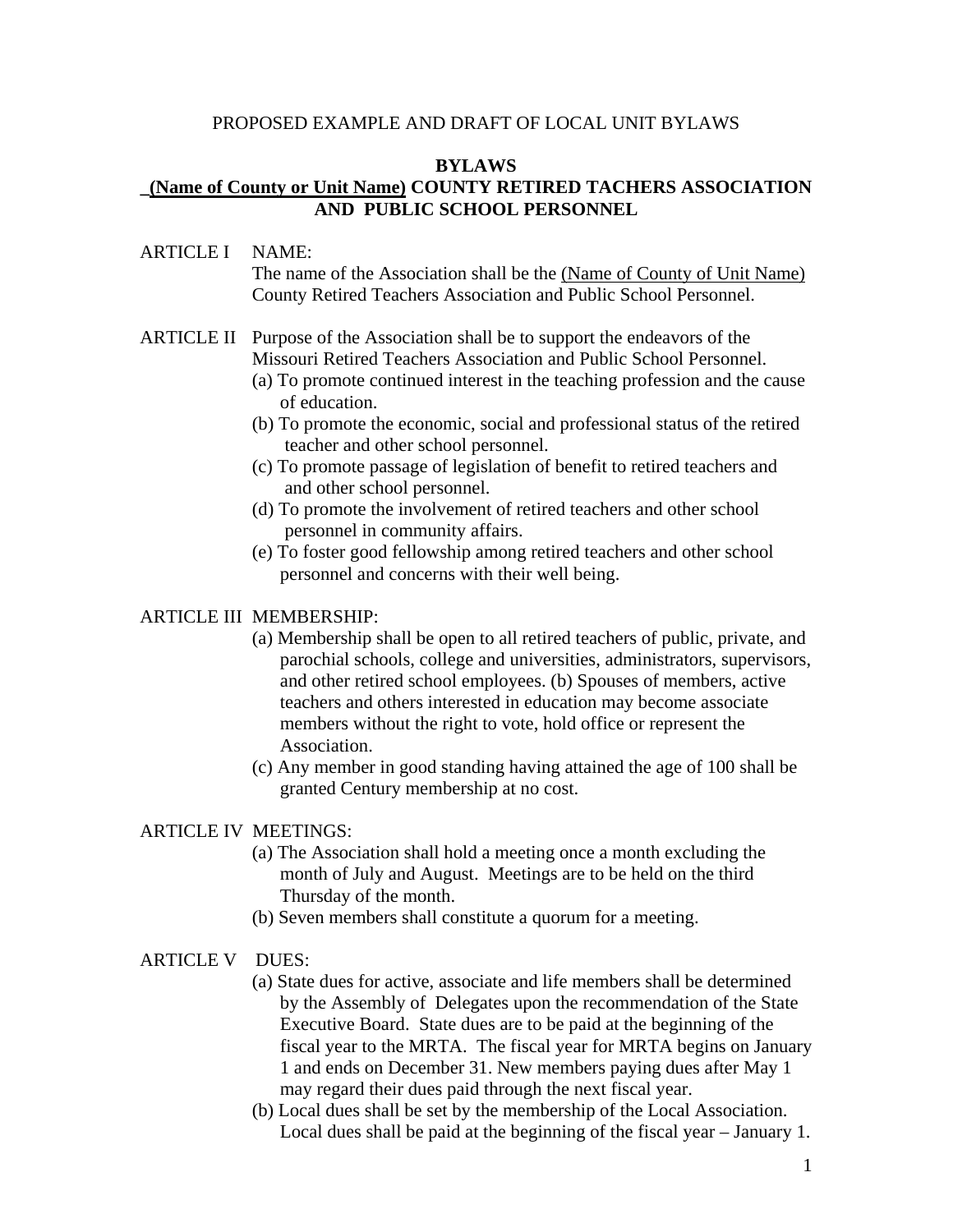#### ARTICLE VI OFFICERS:

- (a) All unit officers shall be current paid members of both the local and the State MRTA.
- (b) Elective officers shall be President, President Elect, Second Vice President, Recording Secretary and Treasurer.
- (c) Officers shall serve for a period of two years, and may be reelected if they consent to serve.
- (d) Officers shall be elected at the November meeting, installed at the December meeting and shall take office in January.
- (e) Members of the Executive Committee shall be the President, President Elect,  $2<sup>nd</sup>$  Vice President, Recording Secretary, Treasurer and the Immediate Past President.

### ARTICLE VII DUTIES OF OFFICERS:

- (a) The President shall preside at all meetings of the Association and serve as an ex-officio member of all committees except the Nominating Committee, appoint all committee chairmen and members, and fill all vacancies until the next regular election.
- (b) The President Elect shall assist the President in every way possible, act as President in the absence of the President and shall serve as the Chairman of the Program Committee.
- (c) The Second Vice President shall assist the President and President Elect and in their absence shall act in their stead.
- (d) The Recording Secretary shall keep the minutes of the Local Association and of the Executive Board meetings. The Recording Secretary shall keep all minutes and correspondence on file for future reference.
- (e) The Treasurer shall handle all local dues and all local special funds. The Treasurer shall make payments of all Association bills and shall keep an accurate accounting of funds. The Treasurer shall serve as chairman of the membership committee.
- (f) The Executive Committee's shall monitor the Unit's activities and programs and to assist the President as needed.

#### ARTICLE VIII COMMITTEES

- (a) All Committee chairs shall be current paid members of both the local unit and the State MRTA.
- (b) Standing Committees shall be Membership, Legislation, Community Participation, Information and Protective Services, Retirement Planning and Health Care. Chairmen and Members shall be appointed by the President and shall serve for the duration of the President's term.
- (c) Special Committees are appointed by the President to serve for the duration of the President's term.